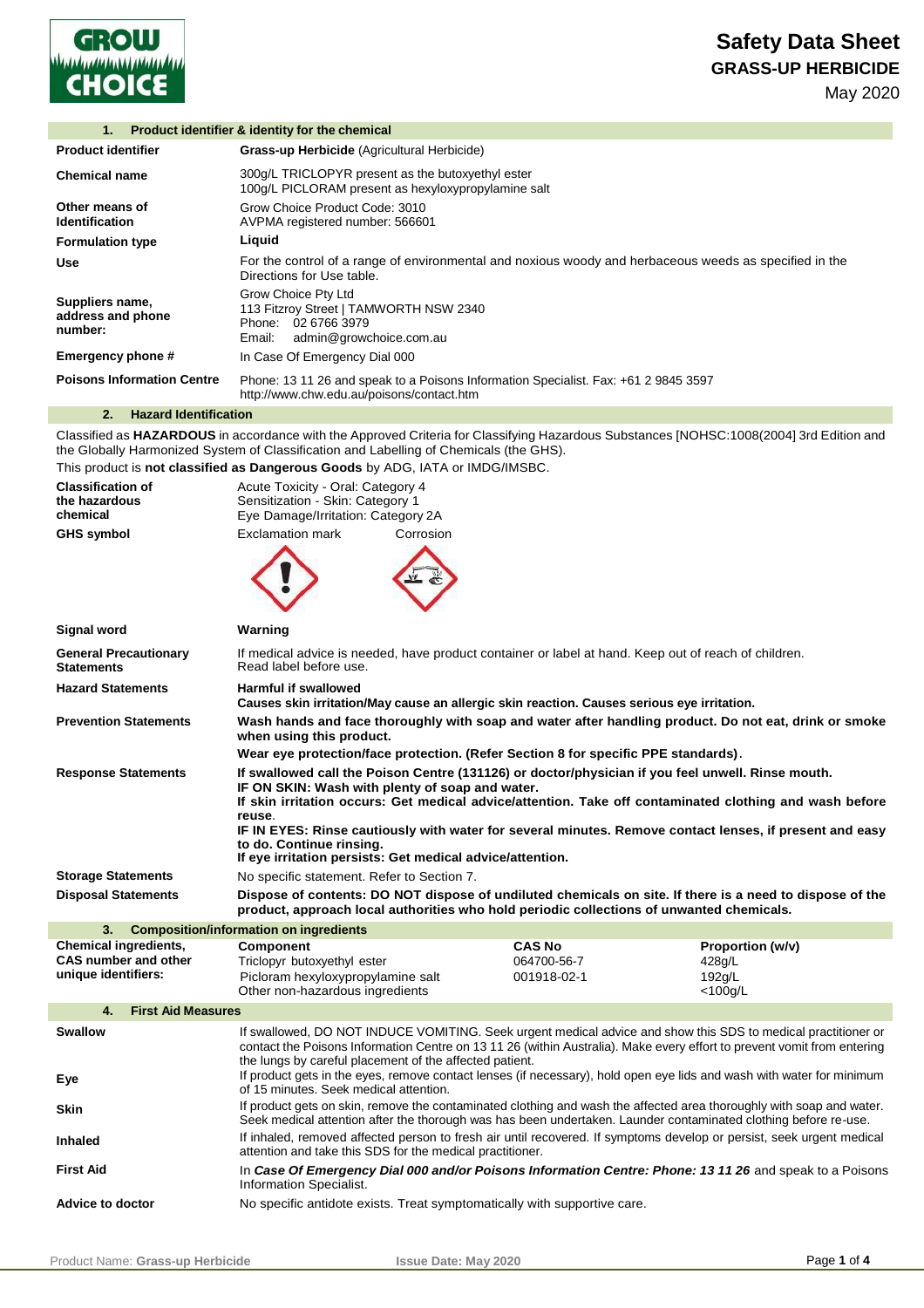| 5.<br><b>Fire Fighting Measures</b>                                                                                 |                                                                                                                                                                                                                                                                                                                                                                                                                                                                                                                                                                                                                                                                                                                                                                                                            |
|---------------------------------------------------------------------------------------------------------------------|------------------------------------------------------------------------------------------------------------------------------------------------------------------------------------------------------------------------------------------------------------------------------------------------------------------------------------------------------------------------------------------------------------------------------------------------------------------------------------------------------------------------------------------------------------------------------------------------------------------------------------------------------------------------------------------------------------------------------------------------------------------------------------------------------------|
| Suitable extinguishing<br>media                                                                                     | Carbon dioxide, dry chemical, foam, water fog.<br>This product is unlikely to spontaneously polymerise.<br>Decomposition Products: Carbon dioxide, and if combustion is incomplete, carbon monoxide and smoke.<br>Nitrogen, and under some circumstances, oxides of nitrogen. Hydrogen chloride gas, chlorides, and in some<br>circumstances, phosgene.<br>Materials to avoid: Strong oxidising agents.                                                                                                                                                                                                                                                                                                                                                                                                    |
| Specific hazards arising<br>from the chemical                                                                       | Fire decomposition products from this product may form toxic and corrosive mixtures in confined spaces.<br>Vapours from this product are heavier than air and may accumulate in sumps, pits and other low- lying spaces,<br>forming potentially explosive mixtures. They may also flash back considerable distances.                                                                                                                                                                                                                                                                                                                                                                                                                                                                                       |
| <b>Special protective</b><br>equipment and<br>precautions for fire<br>fighters                                      | If a significant quantity of this product is involved in a fire, call the fire brigade. Immediately evacuate the area<br>of unnecessary personnel.<br>Fire fighters should wear Safe Work Australia approved self-contained breathing apparatus (AS/NZS<br>1715/1716) and full protective gear.<br>If it can be done safely, remove intact containers from the fire. Bund area with sand or earth to prevent<br>contamination of drains or waterways. Dispose of extinguishing agent and spillage safely later. Contamination<br>of water bodies should be avoided.<br>When fighting fires involving significant quantities of this product, wear safety boots, non-flammable overalls,<br>gloves, hat, goggles and respirator. All skin areas should be covered.                                          |
| <b>Accidental release measures</b><br>6.                                                                            |                                                                                                                                                                                                                                                                                                                                                                                                                                                                                                                                                                                                                                                                                                                                                                                                            |
| <b>Personal precautions,</b><br>protective equipment<br>and emergency<br>procedures<br>Environmental<br>precautions | In case of spillage it is important to take all steps necessary to:<br>Avoid eye and skin contact; Avoid contamination of waterways; Keep all bystanders away<br>Wear goggles, half face-piece respirator with combined duct and vapor cartridge, full-length clothing and PVC<br>gloves.<br>Reposition any leaking containers so as to minimise leakage. Dam and absorb spill with an absorbent material<br>(eg sand or soil).<br>Shovel the absorbed spill into drums.                                                                                                                                                                                                                                                                                                                                   |
| <b>Methods and materials</b><br>for containment and<br>cleaning up                                                  | Small Spill: Wear protective equipment (see Personal Protection Section 8). Apply absorbent material such<br>as earth, sand, clay granules or cat litter to the spill. Sweep up material when absorption is completed and<br>contain in a refuse vessel for disposal in the same manner as for containers (see Disposal Section). If<br>necessary wash the spill area with an alkali detergent and water and absorb the wash liquid for disposal as<br>above. Prevent entry of chemical or used/damaged containers into drains, streams or waterways.                                                                                                                                                                                                                                                      |
|                                                                                                                     | Large Spill: Wear protective equipment (see Personal Protection Section 8). Clear area of all unprotected<br>personnel. Place leaking containers into salvage drums. Apply absorbent material such as earth, sand or cat<br>litter to the spill area. Form a barricade around spill and in front of drains or waterways in spill vicinity, using<br>earth or other available material.                                                                                                                                                                                                                                                                                                                                                                                                                     |
|                                                                                                                     | Prevent entry of chemical or used/damaged containers into drains, streams or waterways. Report large spills<br>to GROW CHOICE 1800 817 676                                                                                                                                                                                                                                                                                                                                                                                                                                                                                                                                                                                                                                                                 |
| <b>Handling and Storage</b><br>7.                                                                                   |                                                                                                                                                                                                                                                                                                                                                                                                                                                                                                                                                                                                                                                                                                                                                                                                            |
| Precautions for safe handling                                                                                       | Safe work practices are recommended.<br>Avoid contact with eyes and skin.<br>When opening the container and preparing spray wear appropriate PPE (refer Section 8). Do not spray under high<br>wind conditions.<br>Hygiene measures:<br>When using products, do not eat, drink or smoke.<br>Contaminated work clothing should not be allowed out of the workplace.<br>Wash hands thoroughly with soap and water after use and before eating, drinking, smoking/using tobacco, chewing<br>gum, using the toilet or applying cosmetics.<br>After each day's use, wash gloves, face shield or goggles and contaminated clothing. Avoid contact with eyes and<br>skin.                                                                                                                                         |
| Conditions for safe storage,<br>including any<br>incompatibilities:                                                 | Keep out of reach of children, unauthorised persons and animals.<br>Store in tightly sealed original containers in a dry secure place away from fertilizers, feed and food. Store out<br>of direct sunlight and extreme temperature.<br>Always read the label and any attached leaflet before use.                                                                                                                                                                                                                                                                                                                                                                                                                                                                                                         |
| 8.                                                                                                                  | <b>Exposure controls/personal protection (continued on page 3)</b>                                                                                                                                                                                                                                                                                                                                                                                                                                                                                                                                                                                                                                                                                                                                         |
| Control parameters -<br>exposure standards,<br>biological monitoring                                                | A time weighted average (TWA) has been established for picloram, present in significant quantities in this<br>product. This value is 10 mg/m3. The corresponding STEL level is "not set". The exposure value at the TWA<br>is the average airborne concentration of a particular substance when calculated over a normal 8 hour working<br>day for a 5 day working week.<br>- The ADI (Acceptable Daily Intake) for Triclopyr is set at 0.005 mg/kg/day. The corresponding NOEL (No<br>observable-effect-level) is set at 0.5 mg/kg/day.<br>The ADI for picloram is set at 0.07 mg/kg/day. The corresponding NOEL is set at 7 mg/kg/day.<br>Values taken from Australian ADI List, 30 June 2014.                                                                                                           |
| <b>Engineering Controls</b>                                                                                         | In industrial situations, concentration values below the TWA value should be maintained. Values may be<br>reduced by process modification, use of local exhaust ventilation, capturing substances at the source, or other<br>methods. If you believe air borne concentrations of mists, dusts or vapors are high, you are advised to modify<br>the process or environment to reduce the problem.                                                                                                                                                                                                                                                                                                                                                                                                           |
| <b>Personal protective</b><br>equipment (PPE):                                                                      | Harmful if swallowed. Will irritate the eyes and skin. Avoid contact with eyes and skin.<br>If the product is in the eyes, wash it out immediately with water. DO NOT inhale the spray mist.<br>When preparing the spray, wear cotton overalls buttoned to the neck and wrists, a washable hat, elbow-length<br>PVC gloves and a face shield or goggles.<br>Respiratory protection should be worn when there is a potential to exceed the exposure limit requirement or<br>quidelines.<br>After use and before eating, drinking or smoking, wash hands, arms and face thoroughly with soap and<br>water. After each day's use, wash gloves, face shield or goggles and contaminated clothing.<br>When opening the container, preparing the spray wear cotton overalls buttoned to the neck and wrist and a |
| Product Name: Grass-up Herbicide                                                                                    | washable hat, elbow length PVC chemical resistant and face shield or goggles.<br>Page 2 of 4<br><b>Issue Date: May 2020</b>                                                                                                                                                                                                                                                                                                                                                                                                                                                                                                                                                                                                                                                                                |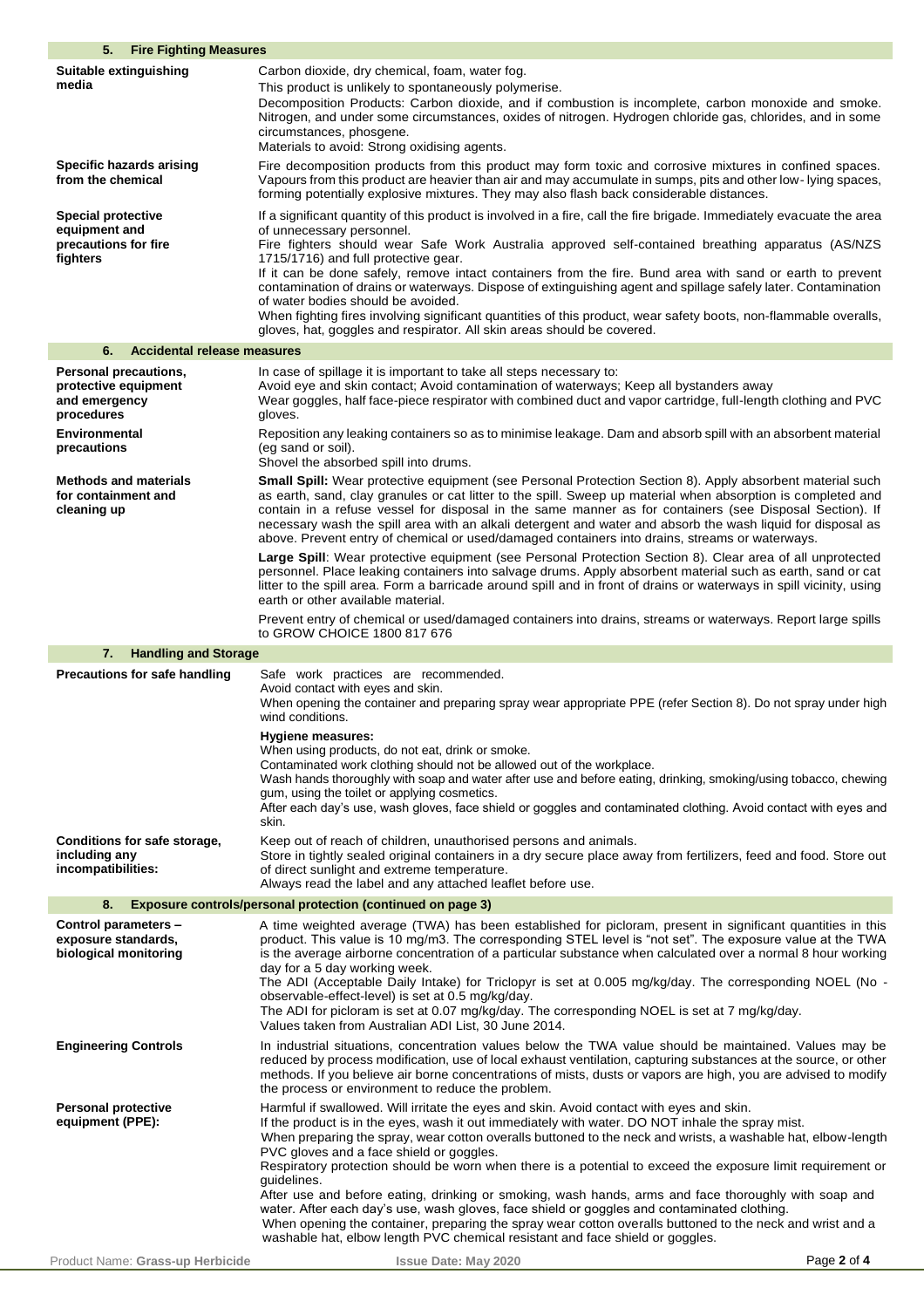When using the prepared spray cotton overalls buttoned to the neck and wrist and a washable hat and optional once chemical is prepared for use, elbow length PVC chemical resistant and face shield or goggles if protected from spray drift/contamination.

**Face and Eye Protection**: Face shield or goggles.

**Clothing**: Cotton overalls buttoned to the neck and wrist (or equivalent clothing) and a washable hat.

**Gloves**: Elbow-length chemical resistant PVC gloves.

**Respiratory**: If airborne concentrations are likely to exceed the exposure standards above or if exposed to dust, an AS/NZS 1715/1716 approved respirator should be worn.

Training as required by State or Local regulations should be adhered to for people who use pesticides in their job or business.

Recommended to use Australian and New Zealand Standard PPE:

| Overalls    | AS 3765, Clothing for protection against Hazardous chemicals                          |
|-------------|---------------------------------------------------------------------------------------|
| Gloves:     | AS/NZS 2161, Industrial safety gloves and mittens (not electrical and medical gloves) |
|             | AS/NZS 1337, Eye protectors for industrial applications.<br>Goggles and face shield   |
| Footwear    | AS/NZS 2210, Occupational protective footwear                                         |
| Respirators | AS NZS 1715 Selection, Use and Maintenance of Respiratory Protective Devices AS/NZS   |
|             | 1716, Respiratory Protective Devices                                                  |

**Requirements Concerning Training** Check State and/or Territory regulations that require people who use pesticides in their job or business to have adequate training in the application of the materials.

| <b>Physical and chemical properties</b><br>9.                                                                                                                                                                                                                                                                   |                                                                                                                                                                                                                                                                                                                                                                                                                                                                                      |
|-----------------------------------------------------------------------------------------------------------------------------------------------------------------------------------------------------------------------------------------------------------------------------------------------------------------|--------------------------------------------------------------------------------------------------------------------------------------------------------------------------------------------------------------------------------------------------------------------------------------------------------------------------------------------------------------------------------------------------------------------------------------------------------------------------------------|
| Appearance<br>Odour<br>pH (1% deion. Water);<br><b>Melting point</b><br><b>Boiling Point</b><br><b>Flash point</b><br>Flammability<br><b>Behaviour in water</b><br><b>Viscosity</b><br><b>Surface tension</b><br><b>Corrosiveness</b><br><b>Combustibility</b><br><b>Explosive properties</b><br>Vapor pressure | Clear brown liquid<br>Ester<br>No test data available<br>Not applicable<br>200°C estimated<br>82°C (PMCC))<br>This product is not flammable.<br>Emulsifiable<br>Not available<br>Not available<br>Not corrosive<br>This product is classified as a C1 combustible product<br>There is a slight risk of an explosion from this product if it is involved in a fire.<br>0.14 mm Hg at 200C (glycolether), 1.0 x 10-5 mm Hg at 330C (triclopyr butoxyethyl ester), no data for picloram |
| <b>Specific Gravity</b>                                                                                                                                                                                                                                                                                         | salt, 6.15 x 10-7 mm Hg at 350C (picloram acid).<br>1.124 at 20°C                                                                                                                                                                                                                                                                                                                                                                                                                    |
| 10. Stability and Reactivity                                                                                                                                                                                                                                                                                    |                                                                                                                                                                                                                                                                                                                                                                                                                                                                                      |
| <b>Chemical stability</b><br><b>Conditions to avoid</b><br>Incompatible materials and<br>possible hazardous reactions<br><b>Hazardous decomposition</b>                                                                                                                                                         | Product is considered stable in normal storage conditions for a period of at least 2 years after manufacture.<br>This product is unlikely to spontaneously decompose.<br>Do not store for prolonged periods in direct sunlight. Avoid strong oxidising agents.<br>Keep away from strong oxidizing agents. Product is now known to polymerise.<br>Carbon dioxide, and if combustion is incomplete, carbon monoxide and smoke. Nitrogen, and under some                                |
| products                                                                                                                                                                                                                                                                                                        | circumstances, oxides of nitrogen. Oxides of sulfur. Hydrogen fluoride gas and fluorides. Water.<br>Hazardous reactions<br>11. Toxicological information (continued on page 4)                                                                                                                                                                                                                                                                                                       |
|                                                                                                                                                                                                                                                                                                                 |                                                                                                                                                                                                                                                                                                                                                                                                                                                                                      |

Picloram salt and triclopyr ester rapidly convert to the parent acids picloram and triclopyr once in soil, water, plants and animals. It is the properties of these compounds which are important in assessing any effects from treatment.

Triclopyr butoxyethyl ester is rapidly hydrolysed to triclopyr acid in soil and water. Triclopyr acid is degraded by microbial action and photodecomposition. Triclopyr acid, in soil, has a half-life of approximately forty days, depending on soil and climatic conditions. In water, triclopyr acid will decompose rapidly with a half-life of one to two days. Minimal leaching of triclopyr acid may occur in light soils under high rainfall conditions.

Contamination of ground water by triclopyr is highly unlikely. If used according to the label, Grass-up will not be harmful to the environment. Do not contaminate dams, waterways or sewers with this product or the containers which have held this product. Spray drift can cause damage, read the label for more information.<br>Acute Toxicity - Fish The following is data for the active ingredient, triclopyr as the butoxyethyl ester - LC50 (96hr) for the most

|                                                                                  | sensitive species tested is 0.31 mg/l.                                                                                                                                                                                                                                                                                          |
|----------------------------------------------------------------------------------|---------------------------------------------------------------------------------------------------------------------------------------------------------------------------------------------------------------------------------------------------------------------------------------------------------------------------------|
| Acute Toxicity - Daphnia                                                         | LC50 (48hr) for daphnia is 0.66 mg/l for triclopyr butoxyethyl ester. Acute Toxicity - Algae EC50 (48hr) for algae<br>is $0.193$ mg/l.                                                                                                                                                                                          |
| Acute Toxicity - Other Organisms                                                 | Bees: Not toxic to bees. LD50 >100 µg/bee. LD50 for bobwhite quail is 735 mg/kg for triclopyr butoxyethyl<br>ester.                                                                                                                                                                                                             |
| Acute Toxicity - Fish                                                            | EC50 (48hr) for daphnia is 63.8 mg/l for picloram potassium salt.                                                                                                                                                                                                                                                               |
| Acute Toxicity - Daphnia                                                         | EC25 for algae is 52.6 mg/l for picloram potassium salt.<br>LC50 (96hr) for rainbow trout is 26 mg/l for picloram potassium salt.                                                                                                                                                                                               |
| Symptoms related to<br>exposure Information on<br>routes of exposure: Inhalation | With the precautions outlined in this SDS and Label are followed, no harmful effects are expected.<br>The components of the product are of low volatility and no adverse effects are expected from handling the<br>concentrate.                                                                                                 |
| Ingestion                                                                        | Ingestion of the concentrate in relatively large amounts can result in headache, nausea, lethargy, motor<br>weakness and incoordination.                                                                                                                                                                                        |
| <b>Skin</b>                                                                      | May irritate the skin. May cause sensitisation by prolonged skin contact. May irritate the eyes.                                                                                                                                                                                                                                |
| <b>Chronic Effects</b>                                                           | Based on available data, repeated exposures are not anticipated to cause additional significant adverse effects.<br>Reproductive Data indicates no reproductive effects.                                                                                                                                                        |
| <b>Skin Sensitisation</b>                                                        | Prolonged and repeated skin contact may result in skin sensitisation.                                                                                                                                                                                                                                                           |
| <b>Toxicity</b>                                                                  | Triclopyr has been assessed in animals and some data exists that triclopyr is a substance which causes some<br>concern for humans owing to possible carcinogenic effects from long term exposure, but in respect of which<br>the available information is not adequate for making a satisfactory assessment.                    |
| <b>Acute Toxicity - Oral</b>                                                     | Carcinogenicity                                                                                                                                                                                                                                                                                                                 |
| <b>Acute Toxicity - Dermal</b>                                                   | LD50 (rat) 803 mg/kg for triclopyr butoxyethyl ester; LD50 (rat) >5000 mg/kg for picloram acid<br>LD50 (rabbit) >2000 mg/kg for triclopyr butoxyethyl ester; LD50 (rabbit) >2000 mg/kg for picloram acid<br>LC50 (rat) (4hr) >4.8 mg/l for triclopyr butoxyethyl ester; LC50 (rat) (4hr) >1.63 mg/l for a similar picloram salt |
|                                                                                  |                                                                                                                                                                                                                                                                                                                                 |